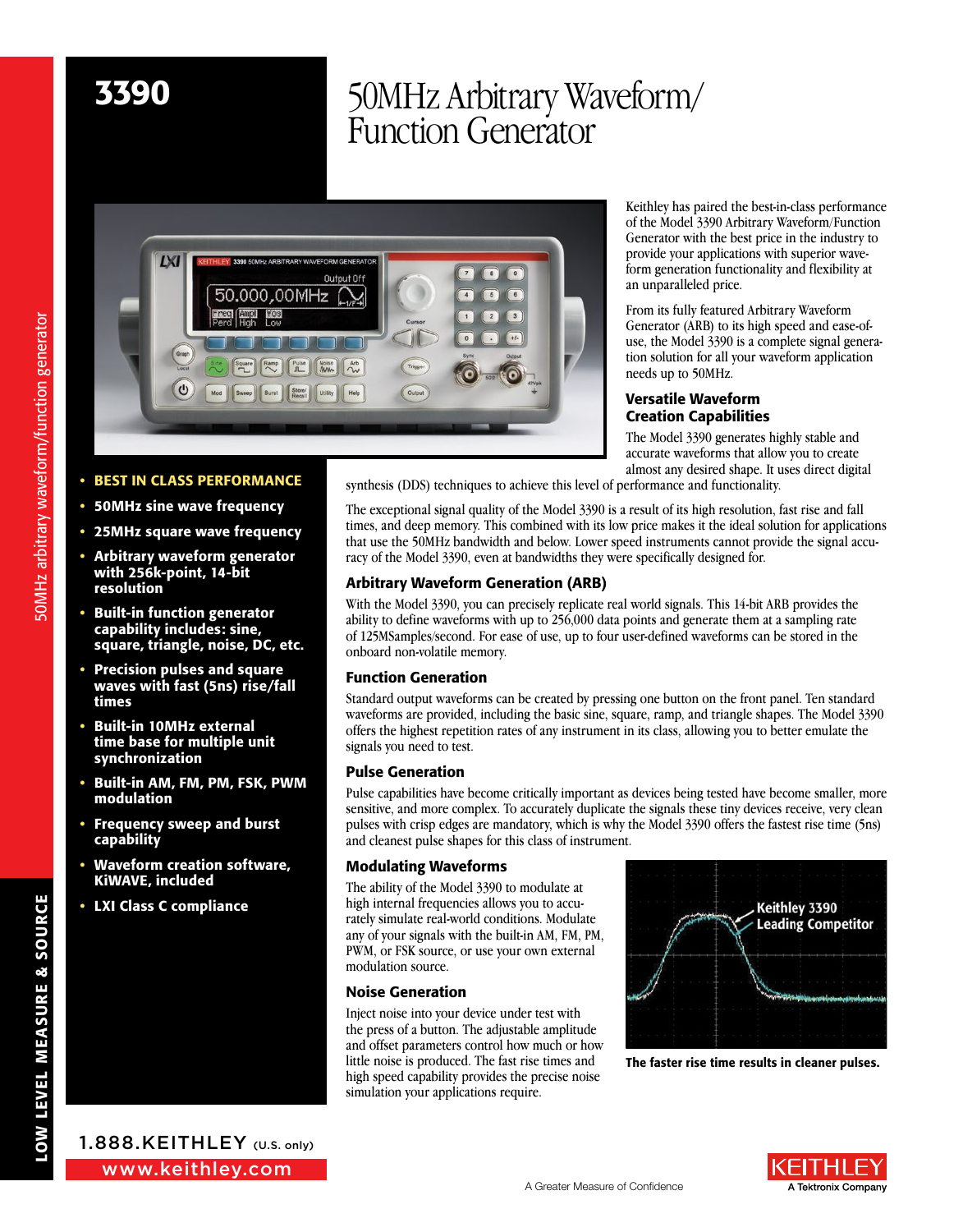# Ordering Information

3390 50MHz Arbitrary Waveform/Function **Generator** 

### Accessories Supplied

Arbitrary Waveform Generator with power cord

One universal serial bus (USB) cable (USB-B-1)

One pattern generator

cable (005-003-00003) One Ethernet crossover

cable (CA-180-3A) CD-ROM containing user's manual

### **ACCESSORIES AVAILABLE**

| 4299-3    | Single Rack Mount Kit                                     |
|-----------|-----------------------------------------------------------|
| 4299-4    | Dual Rack Mount Kit                                       |
| 7755      | $50\Omega$ Feed Through Terminator                        |
| 7051-2    | General Purpose BNC to BNC Cable (2ft)                    |
| 7007-1    | Shielded GPIB Cable, 1m                                   |
| $UBB-B-3$ | USB cable, Type A to Type B, 3m (10ft)                    |
|           | KPCI-488LPA IEEE-488 Interface/Controller for the PCI bus |
| KUSB-488B | IEEE-488 USB-to-GPIB Interface Adapter                    |
|           |                                                           |

### Services Available

| 3390-3Y-EW                      | 1-year factory warranty extended to 3 years<br>from date of shipment            |
|---------------------------------|---------------------------------------------------------------------------------|
|                                 | C/3390-3Y-DATA 3 (Z540-1 compliant) calibrations within 3 years<br>of purchase* |
| *Not available in all countries |                                                                                 |

# 3390 50MHz Arbitrary Waveform/ Function Generator



The 20MHz noise bandwidth of the Model 3390 is  $2\times$  better than the competition's.

### Pattern Generation

The Model 3390 is the only instrument in its class with a Digital Pattern mode. It provides the ability to transmit arbitrary 16-bit patterns via a multi-pin connector located on the rear panel of the instrument. This feature can be used for applications such as testing clock and data signals directly, sending simple protocols to devices under test, and simulating simple control functions. With Keithley's KiWAVE software package, you can easily create complex and long patterns, which the Model 3390 can generate at varying speeds and amplitudes.

# 10MHz External Reference Expands Flexibility

The built-in 10MHz external time base is included at no extra cost. This external time base makes it simple to control multiple instruments from the same source, connect multiple Model

3390s together, and synchronize multiple signals of any shape.

## Ease of Use

This instrument is easy to use. In most cases, pressing one button on the front panel or performing one or two mouse clicks on your PC is all that is necessary to generate or modify a waveform. The KiWAVE software package helps you define and manage waveforms, apply filters to waveforms, and display waveforms on a PC. In addition, the GPIB, USB, LAN, and LXI interfaces can connect the Model 3390 to most devices under test, instruments, and test fixtures.



KiWAVE Waveform Editing Utility

# LXI Class C Compliance

The Model 3390 supports the physical, programmable, LAN, and Web portions of the emerging LAN eXtensions for Instrumentation (LXI) standard. The instrument can be monitored and controlled from any location on the LAN network via its LXI Web page.



Model 3390 rear panel





LOW LEVEL MEASURE & SOURCE

LOW LEVEL MEASURE & SOURCE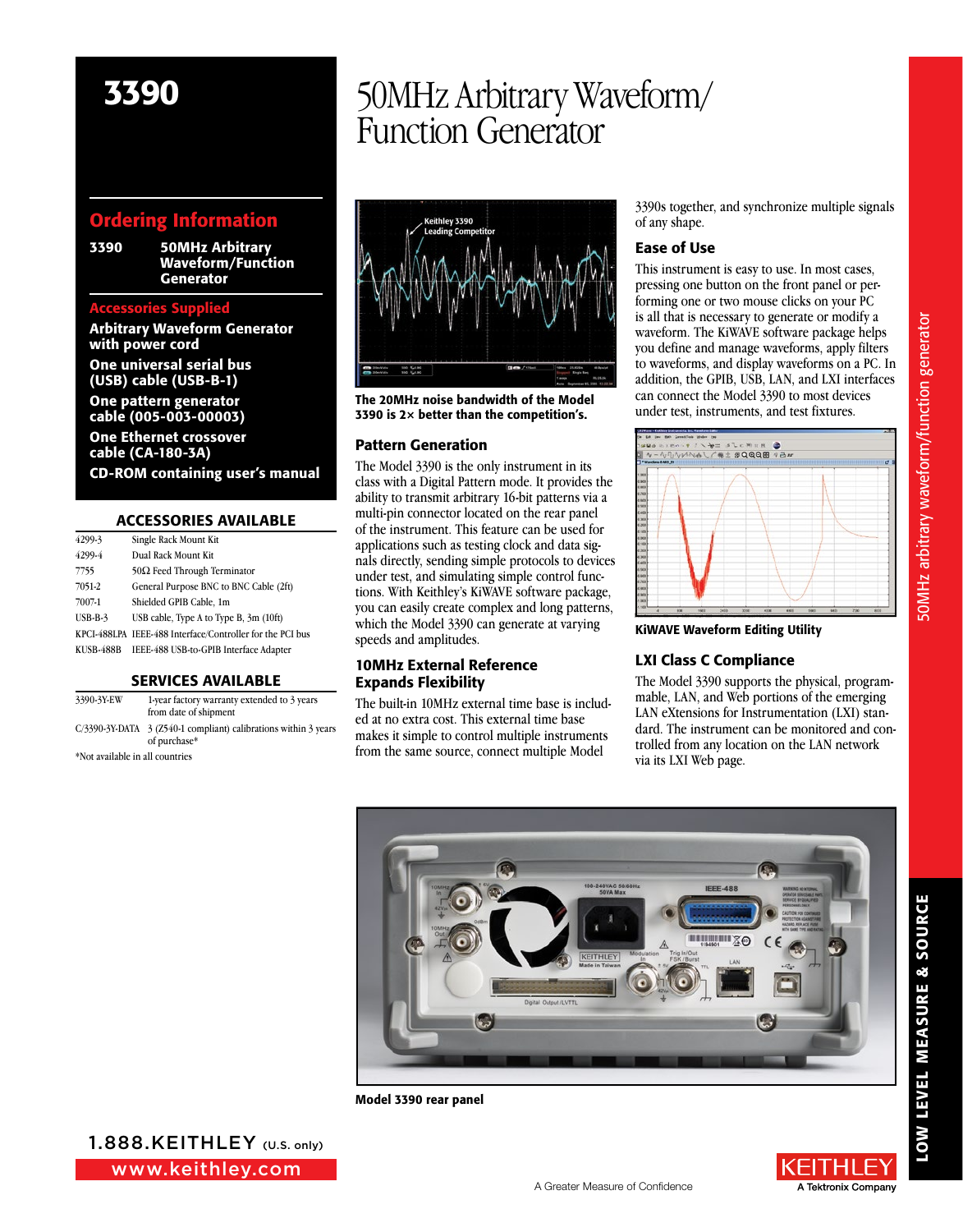# 3390 50MHz Arbitrary Waveform/ Function Generator

# Specifications

**DISPLAY:** Graph mode for visual verification of signal settings. **CAPABILITY:**

**Standard Waveforms:** Sine, Square, Ramp, Triangle, Pulse, Noise, DC.

**Built-in Arbitrary Waveforms:** Exponential Rise and Fall, Negative ramp, Sin(x)/x, Cardiac.

# Waveform Characteristics

#### **SINE**

Model 3390 specifications Model 3390 specifications **FREQUENCY:** 1µHz to 50MHz. **AMPLITUDE FLATNESS**<sup>1,2</sup> 0.1dB (<100kHz)<br>(**Relative to 1kHz**): 0.15dB (<5MHz) **(Relative to 1kHz):** 0.3dB (<20MHz) 0.5dB (<50MHz). **HARMONIC DISTORTION** <sup>2, 3</sup> (Unit: dBc):<br>DC to 20kHz:  $-65 \le \text{1VDD} -65 \le 1$ **DC to 20kHz:** –65(<1Vpp) –65(≥1Vpp) **20kHz to 100kHz:**  $-65 \times 1Vpp$ )  $-60 \times 1Vpp$ ) **100kHz to 1MHz:** –50(<1Vpp) –45(≥1Vpp) **1MHz to 20MHz:** –40(<1Vpp) –35(≥1Vpp) **20MHz to 50MHz:** –30(<1Vpp) –30(≥1Vpp). **Total harmonic distortion 2, 3:**

DC to 20kHz,  $V \ge 0.5V$ pp THD  $\le 0.06\%$  (typical). **Spurious 2, 4 (non–harmonic): DC to 1MHz:** –70dBc.

**1MHz to 50MHz:**  $-70$ dBc + 6dB/octave.

**Phase Noise (10K Offset):** –115 dBC/Hz, typical when  $f \ge 1$ MHz,  $V \ge 0.1$ Vpp.

#### **SQUARE**

**FREQUENCY:** 1µHz to 25MHz. **Rise /Fall time :** <10ns. **Overshoot :** <2%. **VARIABLE DUTY CYCLE:** 20% to 80% (to 10MHz), 40% to 60% (to 25MHz). **ASYMMETRY:** 1% of period  $+$  5ns ( $@$  50% duty). **JITTER** (RMS): 1ns + 100ppm of period.

#### Ramp, Triangle

**FREQUENCY:**  $1\mu$ Hz to 200kHz. **LINEARITY:** <0.1% of peak output. **SYMMETRY:**  $0.0\% \sim 100.0\%$ .

#### Pulse

**FREQUENCY:** 500µHz to 10MHz. **PULSE WIDTH:** 20ns minimum, 10ns res. (period ≤10s). **Variable Edge Time :** <10ns to 100ns. **Overshoot :** <2%. **JITTER** (RMS): 300ps + 0.1ppm of period.

#### Noise

**BANDWIDTH: 20MHz typical.** 

#### **ARBITRARY**

**Accuracy:** 8ns.

**FREQUENCY:** 1µHz to 10MHz. **LENGTH: 2 to 256K. RESOLUTION:** 14 bits (including sign). **Sample Rate :** 125Msamples/s. **MIN RISE/FALL TIME:** 30ns typical. **LINEARITY:** <0.1% of peak output. **SETTLING TIME:** <250ns to 0.5% of final value. **JITTER(RMS):**  $6ns + 30ppm$ . **Non -volatile Memor y:** 4 waveforms \* 256K points.

#### **COMMON CHARACTERISTIC**

**FREQUENCY RESOLUTION: 1µHz. AMPLITUDE RANGE:** 10mVpp to 10Vpp in 50Ω 20mVpp to 20Vpp in Hi-Z. **Amplitude Accuracy 1, 2 (at 1kHz):** ±1% of setting ±1mVpp. **Amplitude Units :** Vpp, Vrms, dBm. **Amplitude Resolution :** 4 digits. **DC Offset Range (Peak AC + DC):**  $±5V$  in 50 $\Omega$ ,  $±10V$  in Hi-Z. **DC Offset Accuracy 1, 2**  $\pm 2\%$  of offset setting,  $\pm 0.5\%$  of amplitude setting. **DC OFFSET RESOLUTION: 4 digits. MAIN OUTPUT IMPEDANCE: 50Ω typical. Main Output Isolation :** 42Vpk maximum to earth. **MAIN OUTPUT PROTECTION:** Short-circuit protected; overload automatically disables main output. **INTERNAL FREQUENCY REFERENCE ACCURACY<sup>5</sup>:**  $±10$ ppm in 90 days,  $±20$ ppm in 1 year. **External Frequenc y reference Standard /Option :** Standard. **EXTERNAL FREQUENCY INPUT: Lock Range:** 10MHz ±500Hz. Level:  $100mVpp \sim 5Vpp$ . **Impedance:** 1kΩ typical, AC coupled. **Lock Time:** <2 seconds. **EXTERNAL LOCK RANGE: 10MHz. FREQUENCY OUTPUT: Level:** 632mVpp (0dBm), typical. **Impedance**: 50Ω typical, AC coupled. **Phase Offset : Range:** –360° to +360°. **Resolution:** 0.001°.

#### **MODULATION**

**MODULATION TYPE:** AM, FM, PM, FSK, PWM, Sweep, and Burst.

#### AM

**Carrier :** Sine, Square, Ramp, ARB. **SOURCE**: Internal/External **INTERNAL MODULATION:** Sine, Square, Ramp, Triangle, Noise, ARB. **Frequenc y (Internal):** 2mHz to 20kHz. **DEPTH:**  $0.0\% \sim 120.0\%$ .

#### FM

**Carrier :** Sine, Square, Ramp, ARB. **SOURCE**: Internal/External **INTERNAL MODULATION:** Sine, Square, Ramp, Triangle, Noise, ARB. **Frequenc y (Internal):** 2mHz to 20kHz. **DEVIATION:**  $DC \sim 25MHz$ .

#### PM

**Carrier :** Sine, Square, Ramp, ARB. **Source :** Internal/External. **INTERNAL MODULATION:** Sine, Square, Ramp, Triangle, Noise, ARB. **Frequenc y (Internal ):** 2mHz to 20kHz. **DEVIATION:** 0.0° to 360°.

#### PWM

**Carrier :** Pulse. **SOURCE**: Internal/External. **INTERNAL MODULATION:** Sine, Square, Ramp, Triangle, Noise, ARB. **Frequenc y (Internal ):** 2mHz to 20kHz. **DEVIATION:**  $0\% \sim 100\%$  of pulse width.

#### FSK

**Carrier :** Sine, Square, Ramp, ARB. **SOURCE**: Internal/External **INTERNAL MODULATION: 50% duty cycle Square. Frequenc y (Internal ):** 2mHz to 100kHz.

#### **EXTERNAL MODULATION INPUT<sup>6</sup>**

**Voltage Range :** ±5V full scale. **INPUT RESISTANCE:** 8.7kΩ typical. **BANDWIDTH: DC to 20kHz.** 

#### SWEEP

**Waveforms :** Sine, Square, Ramp, ARB. **TYPE:** Linear or logarithmic. **DIRECTION:** Up or down. **SWEEP TIME:**  $1 \text{ms} \sim 500 \text{s}$ . **Trigger :** Internal, External, or Manual. **Marker :** Falling edge of sync signal (programmable frequency).

www.keithley.com 1.888.KEITHLEY (U.S. only)